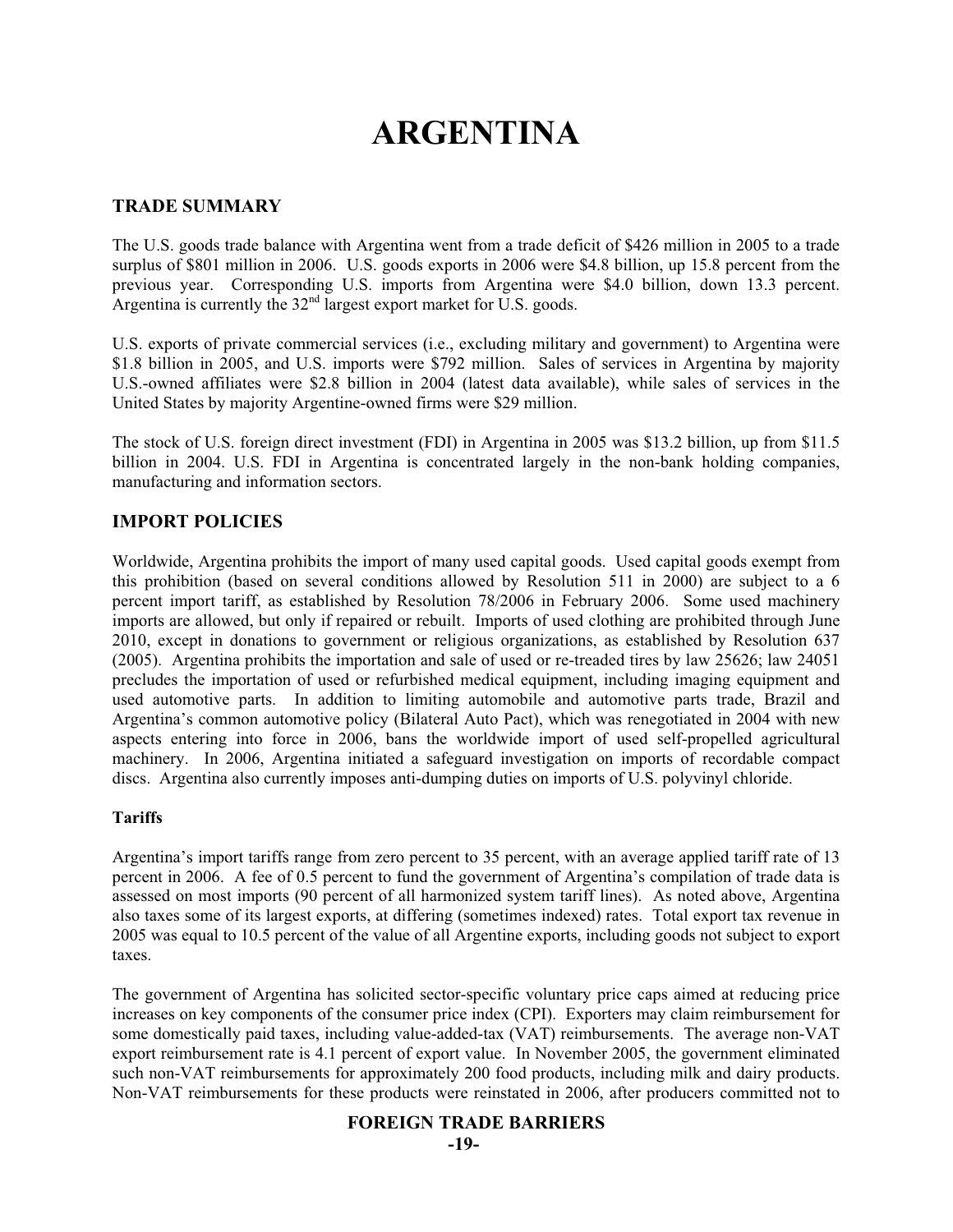increase their prices. In July 2006, some types of vegetable oils were excluded from tax reimbursement by Resolution 530/2006.

MERCOSUR's common external tariff (CET) averages 13.6 percent and ranges from zero percent to 20 percent *ad valorem.* Full CET product coverage was scheduled for implementation in 2006, but has been delayed. Individual MERCOSUR member country exceptions to the CET are now permitted until the end of 2008. Currently Argentina has exceptions to the CET on capital goods (for which the CET is 14 percent but for which Argentina allows duty-free entry), computing and telecommunications goods and an additional diversified group of 100 products. Duty-free movement within the bloc, also originally scheduled for 2006, has been deferred indefinitely. Multiple tariffs may therefore be imposed on products imported from outside the bloc. Argentina and Brazil have adopted a Competitive Adaptation Clause, which permits countries to impose safeguards with defined phase-out periods and linked programs to improve sector competitiveness.

In 2005, the government imposed new non-automatic licenses on toys (Resolution 485/2005), requiring importers to obtain a certificate reviewed by three different offices in the Secretariat of Industry. The process takes 120 days, partly due to a backlog. Once issued, the certificates are valid for 60 days. Under Resolution 825/2001, toys and textiles imported from China are subject to substantial specific tariffs which affect U.S. firms operating in Argentina that import from China. Under a program included in the Resolution, these specific duties were reduced to a maximum 35 percent *ad valorem* equivalent tariff in January 2007.

Resolution 486/2005 established non-automatic licenses on shoes in 2005, requiring certificates that are valid for only 120 days and whose issuance involves procedures that, according to the private sector, are burdensome. There is an automatic license requirement for most footwear imports; the government of Argentina says this requirement is needed for informational purposes, but the private sector claims it is an obstacle to trade. In July 2004, Resolution 495/2004 established minimum specific import duties on footwear for 180 days, which were later extended to December 31, 2007. These import duties do not apply to goods from MERCOSUR countries and cannot exceed the value of an equivalent 35 percent *ad valorem* tariff.

#### **Customs Procedures**

Argentina subscribes to the WTO Agreement on Customs Valuation. There are certificate of origin requirements for a long list of products with non-preferential origin treatment, as established by the Federal Administration for Public Revenue's (AFIP's) External Note 8 of 2006, including textiles, capital goods, steel products and household appliances. This Note established a procedure ("Canal Rojo Valor") such that, when Customs finds that the declared price of an import is lower than its reference price, the importer must provide a guarantee for the duties and taxes on the difference. This customs verification procedure can take a long time and result in higher financial costs for importers.

In 2005, AFIP Resolution 1811/2005 modified the import-export regime applied to couriers. Previously, a simplified procedure for Customs clearance that applied to international operations up to \$3,000 expedited couriers' activities. Resolution 1811/2005 reduced this maximum to \$1,000. Additionally, couriers are considered importers and exporters of goods, rather than transporters, and also must declare the tax identification codes of the sender and addressee, both of which render the process more troublesome and costly. These burdensome regulations increase the cost not only for the courier, but also for users of courier services.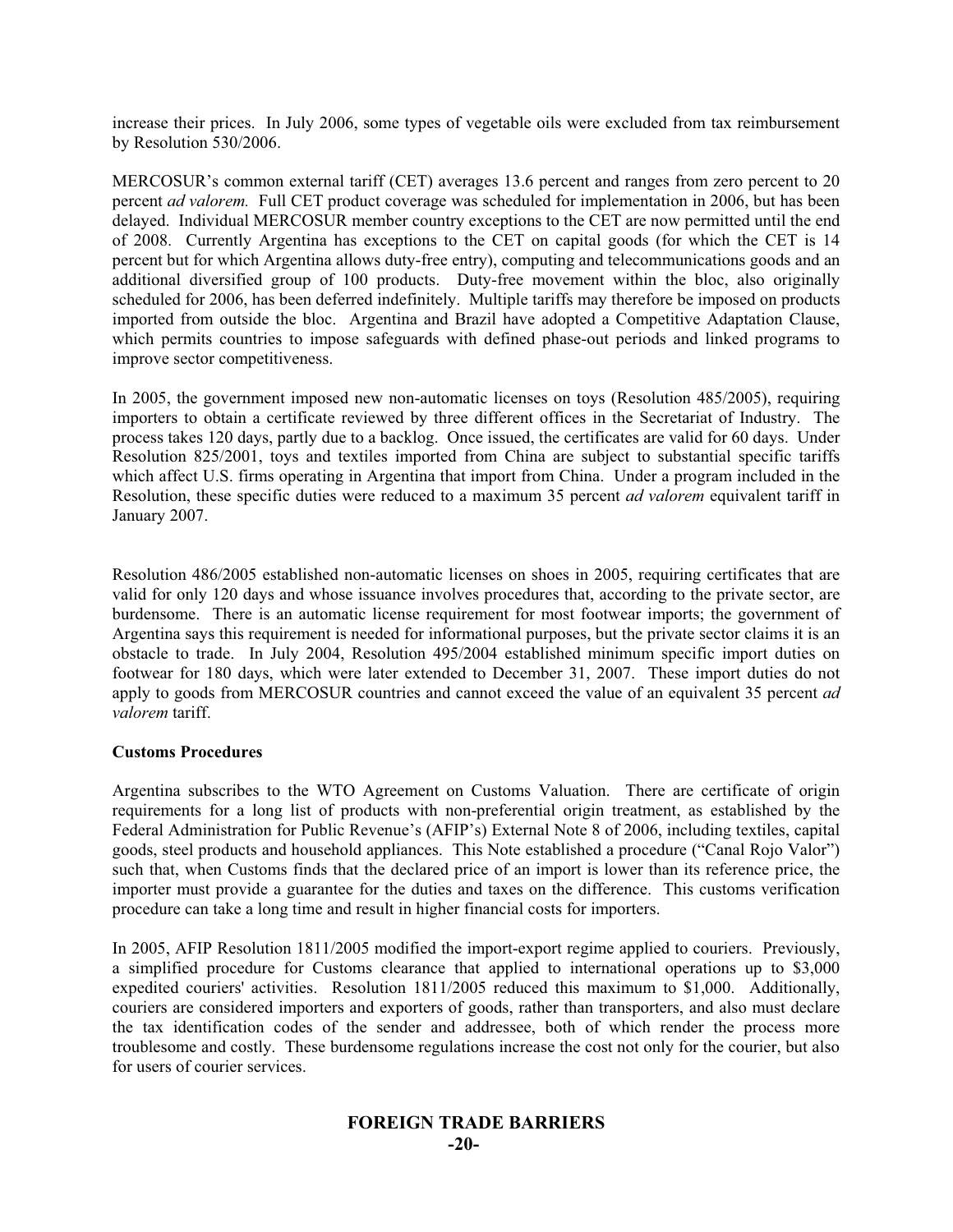## **EXPORT POLICIES**

Following the 2002 currency devaluation, the government of Argentina imposed tariffs on all but a few exports, including significant tariffs on key hydrocarbon and agricultural commodity exports, in order to generate revenue and increase domestic supplies of these commodities to constrain domestic price increases. These export tariffs continue to be actively managed by the government of Argentina.

The government of Argentina suspended beef exports for 180 days beginning in March 2006, excepting only beef exports to the European Union under the Hilton quota program, and beef exports guaranteed under bilateral agreements. Export taxes originally imposed in 2002 on boned cuts and heat-processed beef were increased from 5 percent to 15 percent. Both the ban and the higher export taxes were aimed at increasing local supply and avoiding further increases in domestic beef prices. Starting in June 2006, the government eased the ban, allowing maximum exports by volume of 40 percent (applied to each tariff line) of the 242,000 ton total exported between June and November of 2005. In September 2006, the government of Argentina further loosened the beef export ban, allowing exports to rise from 40 percent to 50 percent of the June to November 2005 total export volume, while extending the export caps until November 30, 2006.

## **STANDARDS, TESTING, LABELING AND CERTIFICATION**

Agricultural Products: The government has banned thymus gland sweetbreads since 2002 based on Resolution 117/2002, which sets criteria to assess the risk of bovine spongiform encephalitis (BSE) transmissibility. Import permits for salivary gland sweetbreads, which according to Resolution 117/2002 should be allowed, have been denied by SENASA, the government phyto-sanitary agency. In August 2006, Argentina issued Resolution 315/2006 that aligns Argentina's import requirements for BSE to those of the Organization for Animal Health. This is a significant development toward a more open market for beef and other bovine products. However, the Argentine National Food Institute continues to demand traceability and documents stamped/notarized by the Argentine Consulate for all bovine-derived imports. Even though there is no technical/sanitary restriction, Argentina continues to delay issuance of health certificates that would allow the resumption of exports of poultry meat and products from the United States.

Non-agricultural Products: Argentina's Standards Institute (IRAM) aligns the bulk of Argentine standards with U.S. or European norms. Argentina began mandating compliance with new national safety certifications on a wide range of products in early 1998, affecting U.S. exports of low-voltage electrical products (household appliances, electronics and electrical materials), toys, covers for dangerous products, gas products, construction steel, personal protective equipment, bicycles and elevators. Many businesses often find the procedures for compliance to be inconsistent, redundant and non-transparent. Enforcement by Customs of a regulation mandating the use of a national standard with respect to plugs for low-voltage equipment, as established by IRAM rules 2073/2063, and Customs homologation required by the Secretariat of Communications to ensure that telecommunication and radio equipment meet regulatory requirements, can result in long delays and do not apply to domestic producers.

Regulations that require product testing can be cumbersome, costly and problematic for small and medium-sized U.S. companies. Argentina's certificate of origin regulations require separate certificates for each of the countries involved in manufacturing the various components of a final product. In the past, Argentina failed to fulfill the notification and comment requirements of the WTO Agreement on Technical Barriers to Trade in its implementation of these measures.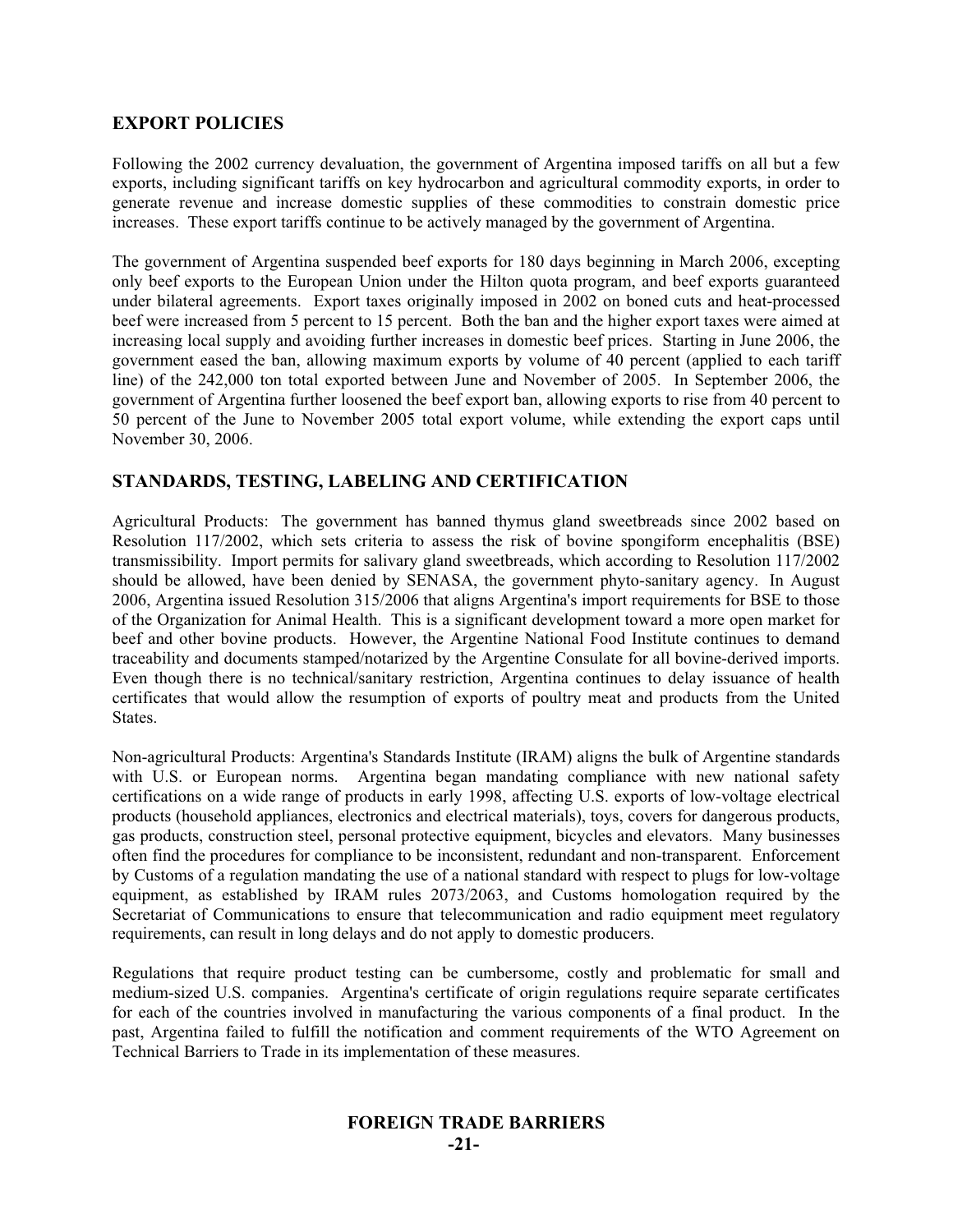Resolution 287/2000 established strict labeling requirements for footwear and textiles, which have specific characteristics in terms of print size, attachment to the garment, information contained, country of origin, importer and others. Importers complain that such requirements significantly delay import processing.

## **INTELLECTUAL PROPERTY RIGHTS (IPR) PROTECTION**

Argentina's lack of adequate and effective intellectual property protection has caused some friction in the bilateral trade relationship. Argentina has been on the Special 301 Priority Watch List since 1996.

Patents: The National Intellectual Property Institute (INPI) started to grant pharmaceutical patents in October 2000 after a nearly five-year moratorium. Issuance of pharmaceutical patents has been slow since that time. INPI, however, has taken a number of steps to reduce Argentina's large patent application backlog. In the past year, Argentina made significant progress in reducing its patent backlog. Steps include the implementation of fast-track procedures and a one-time opportunity in 2005 for companies to prioritize their patent applications before INPI. In April 2002, negotiations between the governments of the United States and Argentina clarified aspects of Argentina's intellectual property system, such as provisions related to the patentability of microorganisms and its import restriction regime. Those negotiations did not resolve the dispute concerning the lack of protection for safety and efficacy data developed by pharmaceutical companies submitted to ANMAT (the Argentine equivalent of the U.S. Food and Drug Administration) for the approval of pharmaceutical products. Argentina amended its patent law in December 2003, as required by the May 2002 agreement between the two governments. The intention of the amendment was to provide protections for process patents and to ensure that preliminary injunctions were available in intellectual property court proceedings, among other steps. However, the injunctive relief process has proven slow enough to not be an effective deterrent to patent infringers in some cases. The United States retained its right to seek resolution under the WTO dispute settlement mechanism on the outstanding issue of data protection.

Copyrights: Argentina's copyright laws generally provide good protection. Argentina ratified the World Intellectual Property Organization (WIPO) Copyright Treaty and the WIPO Performances and Phonograms Treaty in 1999, though some implementation issues remain. In November 1998, Argentina promulgated legislation establishing software piracy as a criminal offense. The government has yet to fully comply with an agreement with the private sector to eliminate unlicensed software used in government offices.

Enforcement of copyrights on recorded music, videos, books and computer software remains inconsistent. Argentine customs and other government authorities generally cooperate with industry efforts to stop shipments of pirated merchandise, but inadequate resources and slow court procedures have hampered the effectiveness of enforcement efforts. The legal framework regarding Internet piracy provides few incentives to investigate and punish those who post infringing materials. Inadequate border controls, particularly at the border near Paraguay and Brazil, further contribute to the regional circulation of pirated goods. The U.S. copyright industries are increasingly concerned with the widespread offering of "home delivery" for pirated products. End-user piracy of business software, motion picture piracy and book piracy remains widespread. Law 25986 of January 2005 prohibits the import or export of merchandise which violates intellectual property rights. However, Argentine Customs authorities were unable to detain merchandise based on the presumption of a violation until regulations to implement this law were issued on October 12, 2006. The International Intellectual Property Alliance estimates that music piracy grew 5 percent in 2005 compared to 2004, representing a 60 percent piracy rate and \$69.5 million in losses for 2005. The Argentine Chamber of Phonogram and Videogram Producers estimate that DVD movie piracy represents 52 percent of the market, or ARP 300 million per year. The Business Software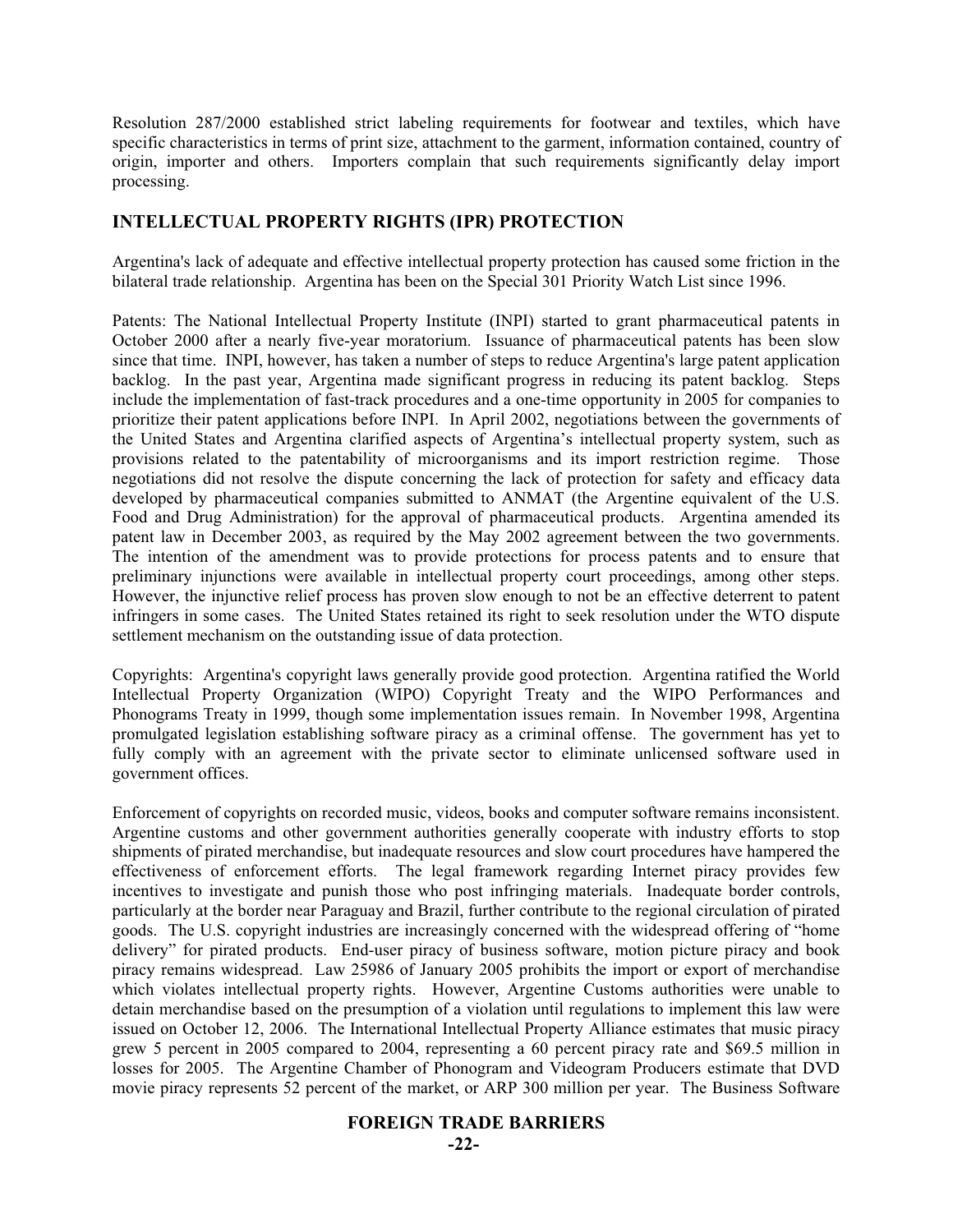Alliance estimates a 77 percent piracy rate of business software, resulting in a \$109 million loss to the business software industry. Business software piracy grew 2 percent in 2005 over 2004.

Trademarks and Geographical Indications: Argentina's trademark law, the Law on Trademarks and Designations (No. 22362), was issued in 1980. Laws 25380 and 25966 protect names of origin and geographical indications. Similar to other Latin American countries, Argentina has a somewhat limited view of eligible subject matter for trademarks, and does not accept applications for certification marks. Argentina does, however, provide protection for sound and scent trade marks. U.S. companies report that the process of registering trademarks generally takes over five months. The registration procedure was improved and made quicker with Presidential Decree 1141/2003.

Overall, enforcement of copyrights and trademarks remain a serious concern. Border controls and the prosecution of intellectual property violations are ineffective. Civil damages are non-deterrent and in criminal cases the judiciary is reluctant to impose deterrent penalties, such as prison sentences.

The United States and Argentina have been closely allied in the area of agricultural biotechnology, including as co-complainants in a WTO dispute challenging the EU moratorium on transgenic crops and the EU's implementation of the Cartagena Protocol of Biosafety. However, the Argentine government should adopt and enforce an intellectual property regime acceptable to foreign companies in order to attract sufficient investment in agricultural biotechnology. Argentina has been attempting to negotiate a system for royalty payments to accommodate agricultural companies where the Argentine Supreme Court previously declined to approve patent rights. These negotiations have reached an impasse and companies may choose to seek additional legal recourse if negotiations cannot be restarted and a reasonable solution achieved. The government opposes a grain-based collection system, as it believes this would undermine the joint WTO case against the EU, but this case was resolved in favor of the United States and Argentina. Argentine soybean exports for marketing year 2006/07 are forecast at 7.1 million metric tons. About 99 percent are biotechnology U.S. soybeans and large portions are produced without the necessary royalty payments.

## **SERVICES BARRIERS**

Argentina enacted broad liberalization in the service sector as part of its economic reform program in the 1990s, but some barriers still exist. For example, the Argentine government obliges cable/pay television operators to register their programming with a government body. This government body imposed restrictions on cable-TV providers about the frequency of advertisements. In addition, restrictions regarding the showing, printing and dubbing of films burden U.S. exports, as does the practice of charging *ad valorem* customs duties based on the previously estimated value of the authors' rights, rather than solely on the value of the physical materials being imported, which is the WTO standard.

In the WTO, Argentina has committed to allow foreign suppliers of non-insurance financial services to establish all forms of commercial presence and has committed to provide market access and national treatment to foreign suppliers of non-insurance financial services. The only significant remaining issue is that lending limits for foreign bank branches are based on local paid-in capital, not the parent bank's capital.

In general, commercial presence of insurance firms is permitted under the same conditions required for local firms. Law 20091, however, establishes that the branches or agencies of foreign insurance firms will be authorized to perform insurance activities in Argentina if there is reciprocity in the respective countries' laws. There was a reform of minimum capital requirements for new insurance firms in 1998, which resulted in new firms having to fulfill higher minimum capital requirements, whereas older firms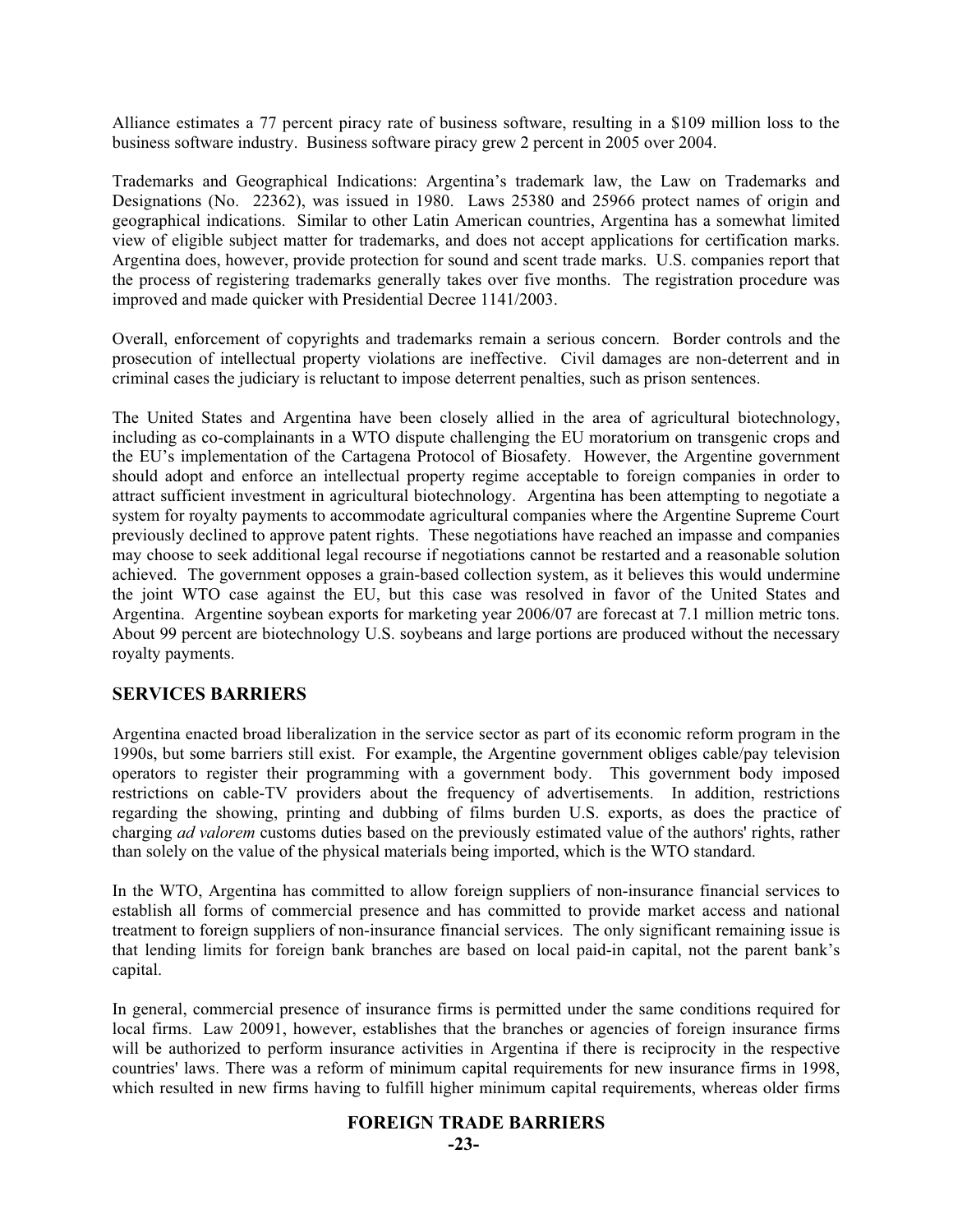could still benefit from lower requirements. Therefore, firms that establish themselves in the Argentine market through the acquisition of another firm benefiting from the lower standards is in a better position than firms that begin in the Argentine market as new companies and, therefore, are subject to the new standards. These measures affect both foreign and local firms. The localization of assets maintained by insurance firms is affected by regulations issued by the government entity that supervises the sector, the National Insurance Superintendency. Some 75 percent of capital and 90 percent of technical reserves are to be invested within the country. There are lists of authorized investments that become stricter in the case of firms that manage pension funds (Administradoras de Fondos de Jubilaciones y Pensiones or AFJP). These lists apply to both foreign and local firms. Argentine residents cannot acquire life, medical or patrimony insurance abroad and foreign suppliers cannot publicize their services within Argentina. However, insurance for cargo is permitted and reinsurance engaged abroad is always permitted for all types of insurance. There is also a restriction on insuring goods owned or used by the national, provincial or municipal governments, independent agencies and people or firms that were granted concessions. The insurance for such goods has to be engaged with local firms, as established by Law 12988.

## **GOVERNMENT PROCUREMENT**

Argentina is an observer to the WTO Plurilateral Agreement on Government Procurement. Law 25551 of 2001 establishes a national preference for local industry for most government purchases if the domestic supplier bid is no more than 5 percent to 7 percent (the latter figure for small or medium-sized businesses) higher than the foreign bid, and applies to tender offers by all government agencies, public utilities and concessionaires. There is similar legislation at the provincial level, resulting in entry barriers for foreign firms.

Inland water shipping is reserved for Argentine flag carriers. Any foreign firm entering the market will have to nationalize vessels, paying high import duties and follow strict local union regulations on nationality of the crew.

## **INVESTMENT BARRIERS**

In line with WTO rules, Argentina in 1995 notified measures inconsistent with its obligations under the WTO Agreement on Trade-Related Investment Measures (TRIMS). The notified measures dealt with local content and balancing trade flows in the automotive industry. Proper notification allows developing country WTO Members to maintain such measures for a five-year transitional period, which ended January 1, 2000, for Argentina. In November 2001, the WTO granted an extension to the TRIMS transitional period allowing Argentina and several other countries to maintain TRIMS-inconsistent measures until December 31, 2003. Article 23 of the September 2002 bilateral auto pact between Argentina and Brazil allowed Argentina to maintain minimum domestic content requirements on vehicles manufactured in Argentina until 2005. Article 13 of the same agreement established trade balancing measures which were to expire in 2006. However, in mid-2006 the agreement, including the local content and trade balancing clauses, was extended through December 2008.

The government implemented an increasing variety of capital and exchange controls throughout 2002. These measures inhibited access to foreign exchange to pay for imports, which has created difficulties for U.S. investors in Argentina, among others. As of September 2002, the government retained strict controls on the release of foreign exchange to pay for imports of 2,700 products. During 2003, most of the exchange market controls for imports were relaxed or abolished imports can now be paid in advance regardless of the type of good involved. Importers, however, must show that imported products entered Argentina within 360 days of payment. There are no restrictions on payments for services imports (such as freight, insurance, technical assessment and professional fees).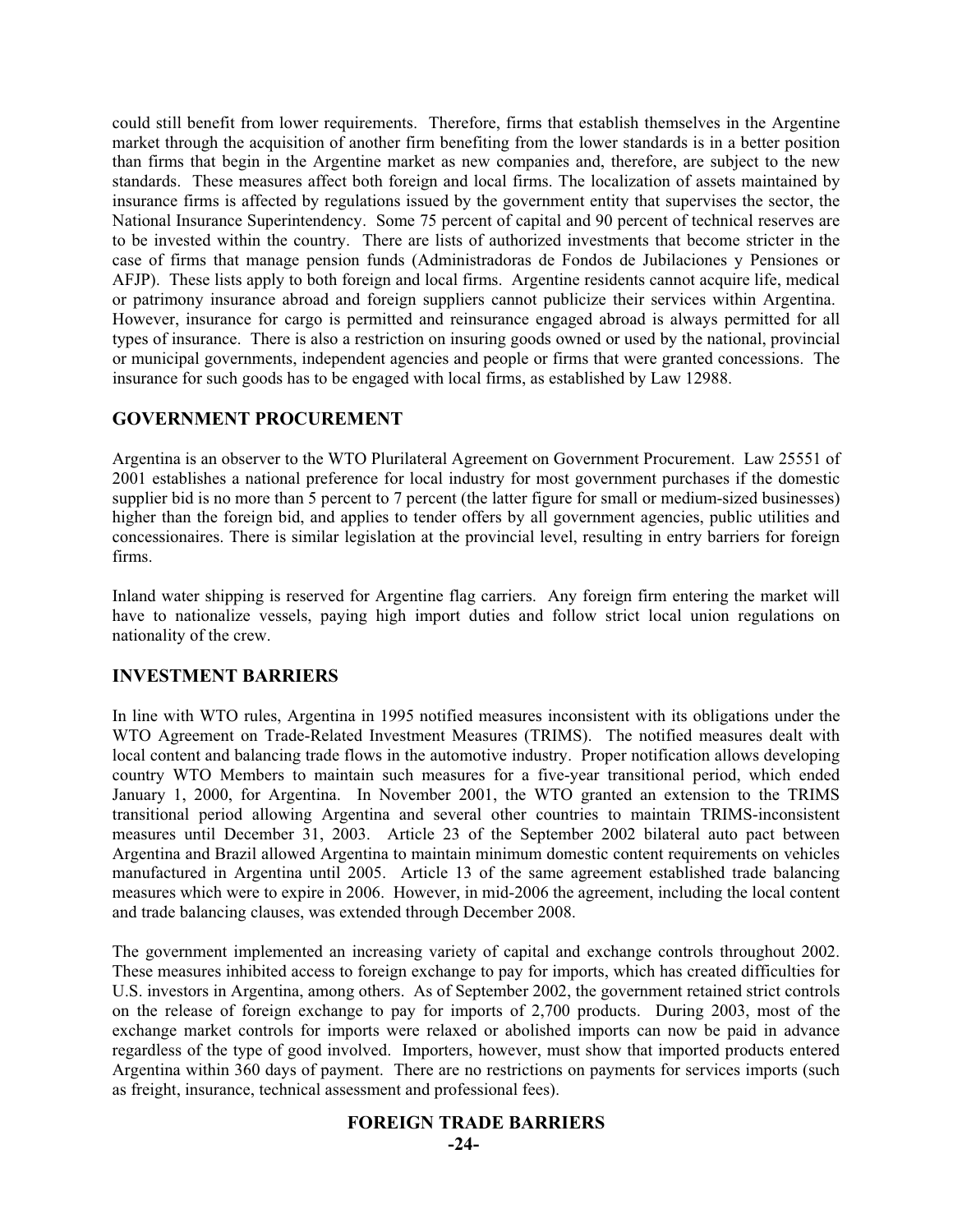Hard currency export earnings, both from goods and services, must be cleared in the local foreign exchange market (with exceptions), and there are time limits to fulfill this obligation. Those limits range from approximately 180 to 480 days for goods (depending on the goods involved) and 135 working days for services. For certain capital goods and situations where exports receive long-term financing not exceeding six years, exporters face more liberal time limits. The foreign exchange clearance requirement is limited to 30 percent of total revenues for hydrocarbons exports, and does not apply to exports of certain minerals, exports that were subject to temporary admission if they were not transformed, and to exports to Argentine foreign trade zones. Foreign currency earned through exports may be used for some foreign debt payments.

Argentina has expanded its capital control regime since 2003, with the stated goal of avoiding the potentially disruptive impact of large short-term capital flows on the nominal exchange rate. In June 2003, Argentina imposed a registration requirement for inflows and outflows of capital, and a 180-day minimum investment period. In May 2005, the government issued Presidential Decree 616/2005 and extended the minimum time period to 365 days. The Decree also expanded the registration requirement to include "all types of debt operations of residents that could imply a future foreign currency payment to non-residents" and requires that all foreign debt of private Argentine residents, with the exception of trade finance and initial public debt offerings that bring foreign exchange into the market, must include provisions that the debt need not be repaid in less than 365 days.

Decree 616/2005 (as implemented by Ministry of Economy resolutions issued during 2005 and 2006) also imposed more restrictive controls on the following classes of inbound investments: inflows of foreign funds from private sector debt (excluding foreign trade and initial stock and bond issues); inflows for initial public offerings of Central Bank debt instruments; inflows for most fiduciary funds; inflows of non-resident funds that are destined for the holding of Argentine pesos or the purchase of private sector financial instruments (excluding foreign direct investment and the primary issuance of stocks and bonds); and investments in public sector securities purchased in the secondary market. These inflows are subject to three restrictions: (a) they may not be transferred out of the country for 365 days after their entry; (b) proceeds from foreign exchange transactions involving these investments must be paid into an account in the local financial system; and (c) 30 percent of the amount of such transactions must be deposited in a local financial entity for 365 days in an account that must be denominated in dollars and pay no interest. Violations are subject to criminal prosecution. As of September 2006, a deposit is not required for capital inflows aimed to finance energy infrastructure works.

Under the bilateral investment treaty (BIT) between Argentina and the United States, which entered into force in 1994, each country committed to provide investors of the other country treatment equal to what it offers its own investors or investors from any other country. The BIT also includes obligations relating to compensation for expropriation, the free movement of capital and other investment-related transfers, and the right to hire senior managers of any nationality. Thirteen U.S. investors have submitted to binding investor-state arbitration under BIT claims against the government of Argentina that measures imposed by Argentina during the financial crisis that began in 2001 breached BIT obligations.

## **ELECTRONIC COMMERCE**

Argentina has a legal framework for digital signatures. The Digital Signature Law 25506 of 2001 was implemented by Presidential Decrees 2628 of 2002 and 724 of June 2006. Argentine law has accepted digital signatures since early 2004, under the requirement that they are verified by a certified licensor. Decree 724/2006 allowed government of Argentina agencies to act as license certifiers and to issue certificates for government officials or private individuals, establishing conditions for use of digital